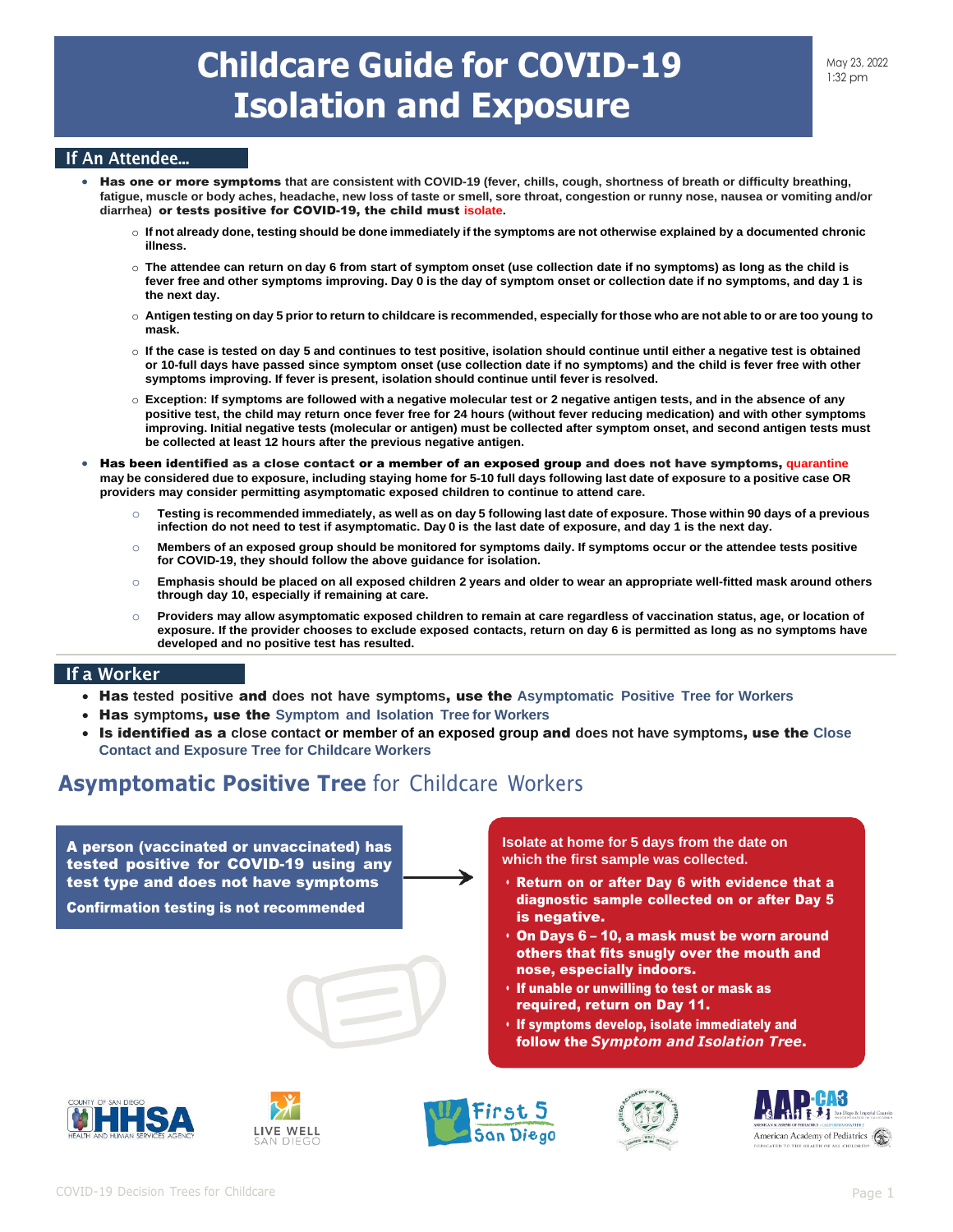# **Symptom and Isolation Tree** for Childcare Workers



### **Other Notes on Isolation for Workers:**

- Persons returning to work prior to day 11 must wear a well-fitting mask and maintain distance from others to the maximum extent possible through day 10.
- Those returning from isolation must be fever free for 24 hours prior to return (without having to take fever reducing medication) and other symptoms must be improving.
- A negative test on day 5 or later is required for early release from isolation. This result must be received prior to returning to work anytime between days 6-10 (before day 11). If the person is unwilling or unable to adhere to the testing requirement, or any other requirement, the person must be excluded for a full 10 days.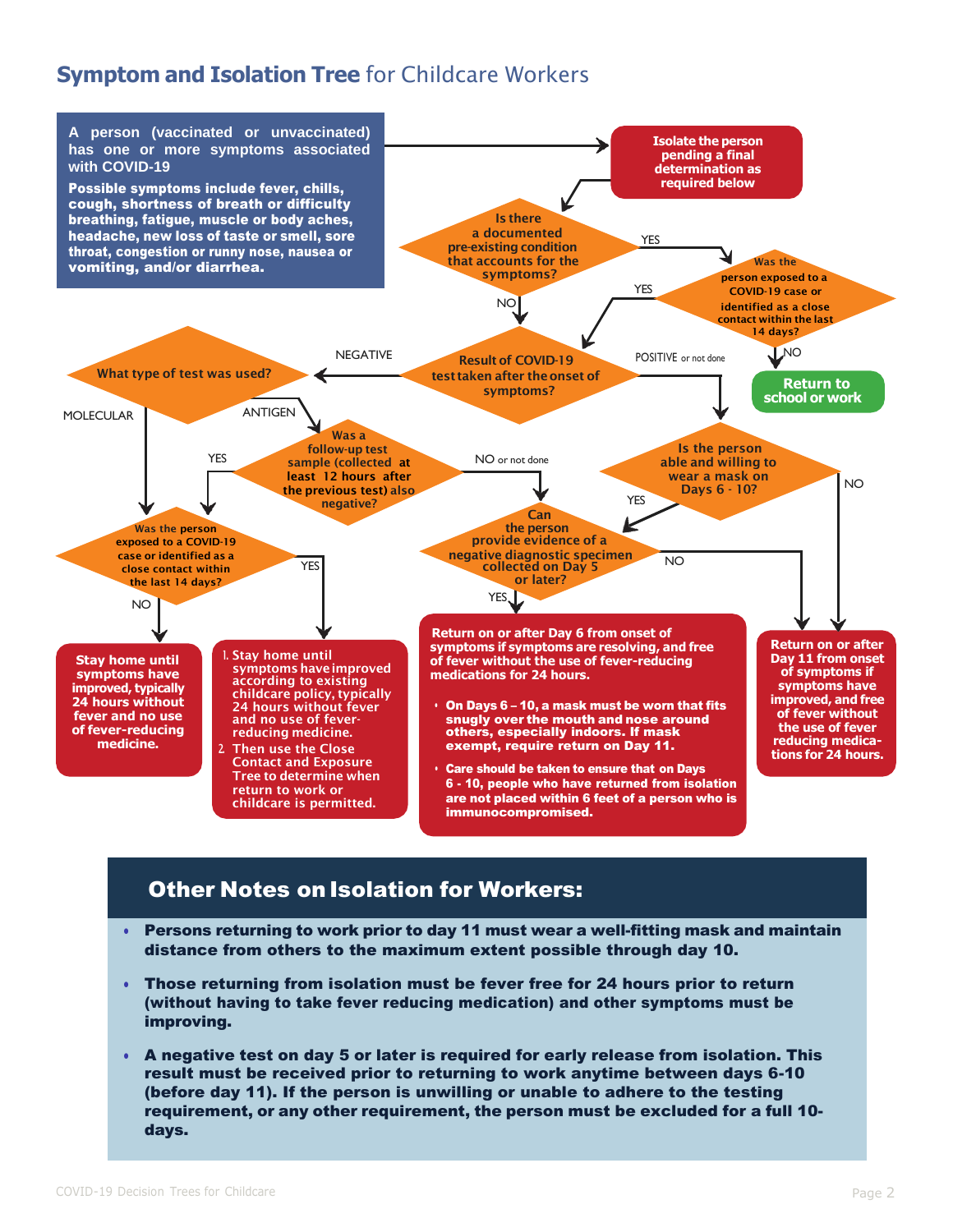# **Close Contact and Exposure Tree** for Childcare Workers



1 of the quarantine is the day after the COVID positive household member's isolation is complete or effective home isolation has begun. If testing is required for the exposed individual, guidance for testing also follows the same timeline. See Decision Tree FAQs answer No. 4 for additional information on ongoing exposures.

### Other Notes on Quarantine for Workers:

- Persons remaining at work must be symptom free. If symptoms develop, or if the individual tests positive, they should immediately isolate and follow the appropriate isolation tree for workers.
- Exposed workers must wear a well-fitting mask around others for 10 days following their last exposure, especially in indoor settings. Workers should also maintain distance from others to the maximum extent possible through day 10.
- Exposed workers must provide a negative test on day 3, 4, or 5 to remain at work. Those within 90 days of a prior infection do not need to test unless symptomatic.
- If the person is unwilling or unable to adhere to the testing requirement, or any other requirement, the person must be excluded for a full 10-days after last exposure to the infectious case. Additionally, the facility may choose to issue stricter requirements for workers, including a standard 5-10 day quarantine period for any exposed worker.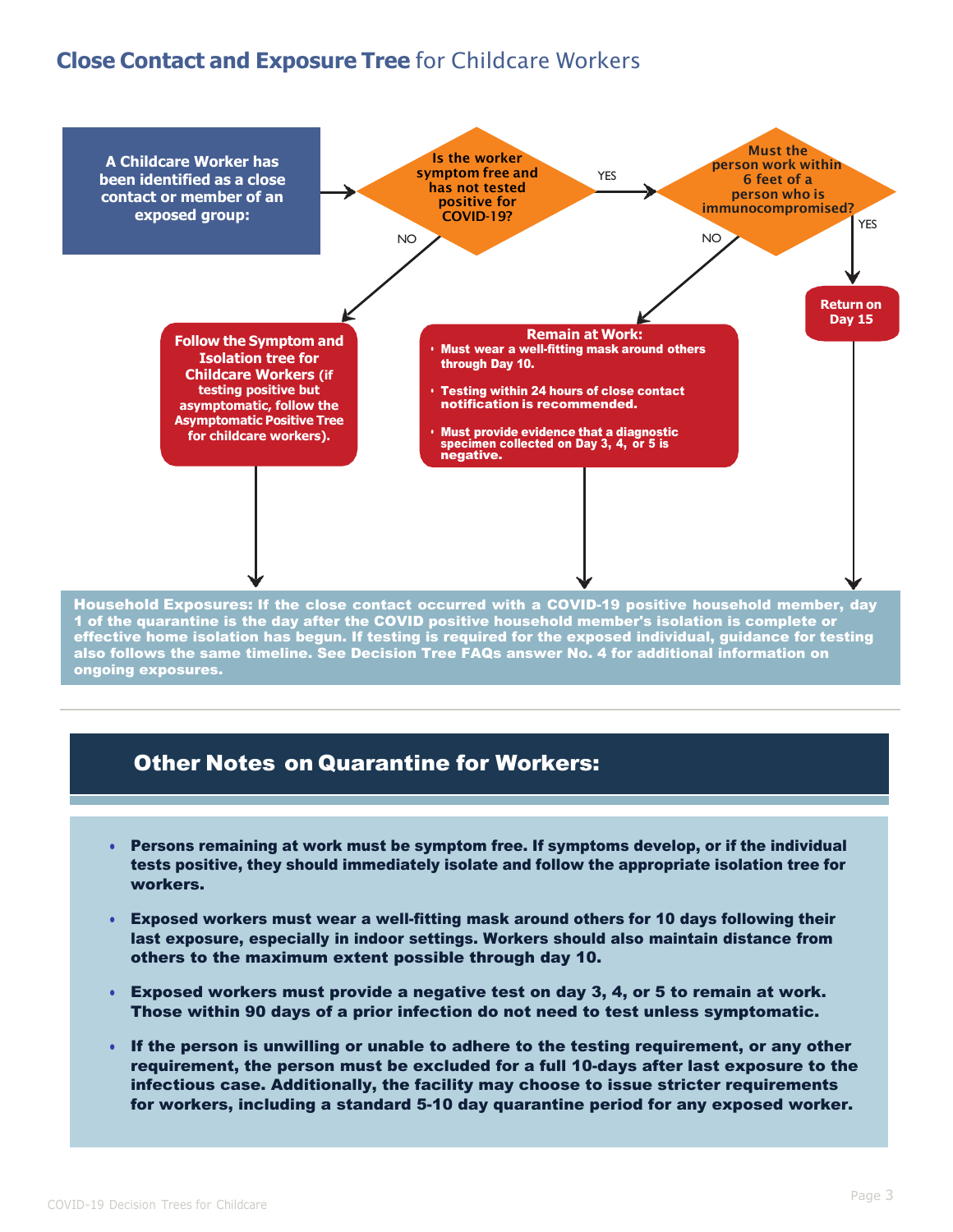# **Test Types By Situation**

| <b>Situation</b>                                                                                                                                                                                                   | <b>Appropriate Test Types</b>                                                                                                                                                                                                                                                                                                                                                                                                                                                           |
|--------------------------------------------------------------------------------------------------------------------------------------------------------------------------------------------------------------------|-----------------------------------------------------------------------------------------------------------------------------------------------------------------------------------------------------------------------------------------------------------------------------------------------------------------------------------------------------------------------------------------------------------------------------------------------------------------------------------------|
| Post-exposure & close<br>contact testing                                                                                                                                                                           | • Antigen<br>$\cdot$ PCR or other NAAT                                                                                                                                                                                                                                                                                                                                                                                                                                                  |
| Return from isolation<br>before Day 11                                                                                                                                                                             | • Antigen is recommended because it is less likely to detect the virus beyond a<br>person's contagious period.<br>• PCR or other NAAT are acceptable.                                                                                                                                                                                                                                                                                                                                   |
| Person with symptoms                                                                                                                                                                                               | • Antigen is acceptable, but if a person with symptoms receives a negative result from the<br>initial antigen test, confirmation with another test (PCR, antigen, or other NAAT) is<br>necessary to accept the negative result if seeking return prior to day 6. If any prior positive<br>result is received, a minimum 5 day isolation period is still required.<br>• PCR, antigen, or other NAAT. Antigen testing is preferred for those within 90 days of previous<br>positive test. |
| <b>At-Home Testing</b>                                                                                                                                                                                             |                                                                                                                                                                                                                                                                                                                                                                                                                                                                                         |
| Childcares should use one or more means described in the Over-The-Counter Tests Guidance<br>to verify the results on tests administered at home. See the FAQ section, answer #10, for<br>specific recommendations. |                                                                                                                                                                                                                                                                                                                                                                                                                                                                                         |

# **Frequently Asked Questions**

### **1. What is the difference between quarantine and isolation?**

Quarantine: People who have been identified as having been in close contact with or exposed to someone with COVID-19 may be required to quarantine away from others because they may become infected with COVID-19 from 2 to 14 days following their last contact with a person who had COVID-19, though this risk decreases after day 5.

• When calculating quarantine period, last date of contact with or exposure to the positive case is day "0"

Isolation: People who have one or more of the symptoms associated with COVID-19 and/or have lab confirmed COVID-19 are required to isolate away from others while they may be contagious with COVID-19. A person:

- With symptoms is contagious from 2 days before their symptoms began to 5 10 days after.
- Who has tested positive and does not have symptoms is considered contagious from 2 days before the date their first positive test sample was collected to 5 - 10 days after, if they remain asymptomatic.
- Who tested positive while they were asymptomatic, and develops symptoms later, is considered contagious from 2 days before the first positive test sample was collected to 5 - 10 days after symptoms began.
- Likelihood of contagious infection being present decreases after day 5, especially if a negative antigen test result is obtained.
- When calculating isolation period, date of symptom onset or test collection date (if no symptoms) is day "0"

#### **2. What counts as a close contact or exposure?**

A "close contact" is a person who has contact with a COVID-19 positive person that occurs anywhere between 2 days before the positive person's symptoms began (or, for asymptomatic cases, 2 days prior to test specimen collection), and until the positive person is no longer required to be isolated, and where they:

- **1.** Were within 6 feet of a COVID-19 positive person for a cumulative total of 15 minutes or more over a 24- hour period; or
- **2.** Had unprotected contact with the body fluids and/or secretions (including, but not limited to, being coughed on or sneezed on, sharing utensils, or drinking out of the same container) of a COVID-19 positive person.

Per CDPH, in childcare settings where it may be difficult to identify individual contacts, all those in a shared indoor airspace for at least 15 minutes with an infectious person may be considered exposed.

#### **3. Who may be exempt from quarantine?**

Providers may consider permitting exposed children or workers *without symptoms* to continue to attend care or remain at work as long as they remain symptom free. Specific testing and masking requirements pertain to workers (see worker tree above). If symptoms occur in anyone (attendee or worker) following exposure (even people who are fully vaccinated, and those who have already had COVID-19 in the preceding 90 days), they are required to isolate immediately and test.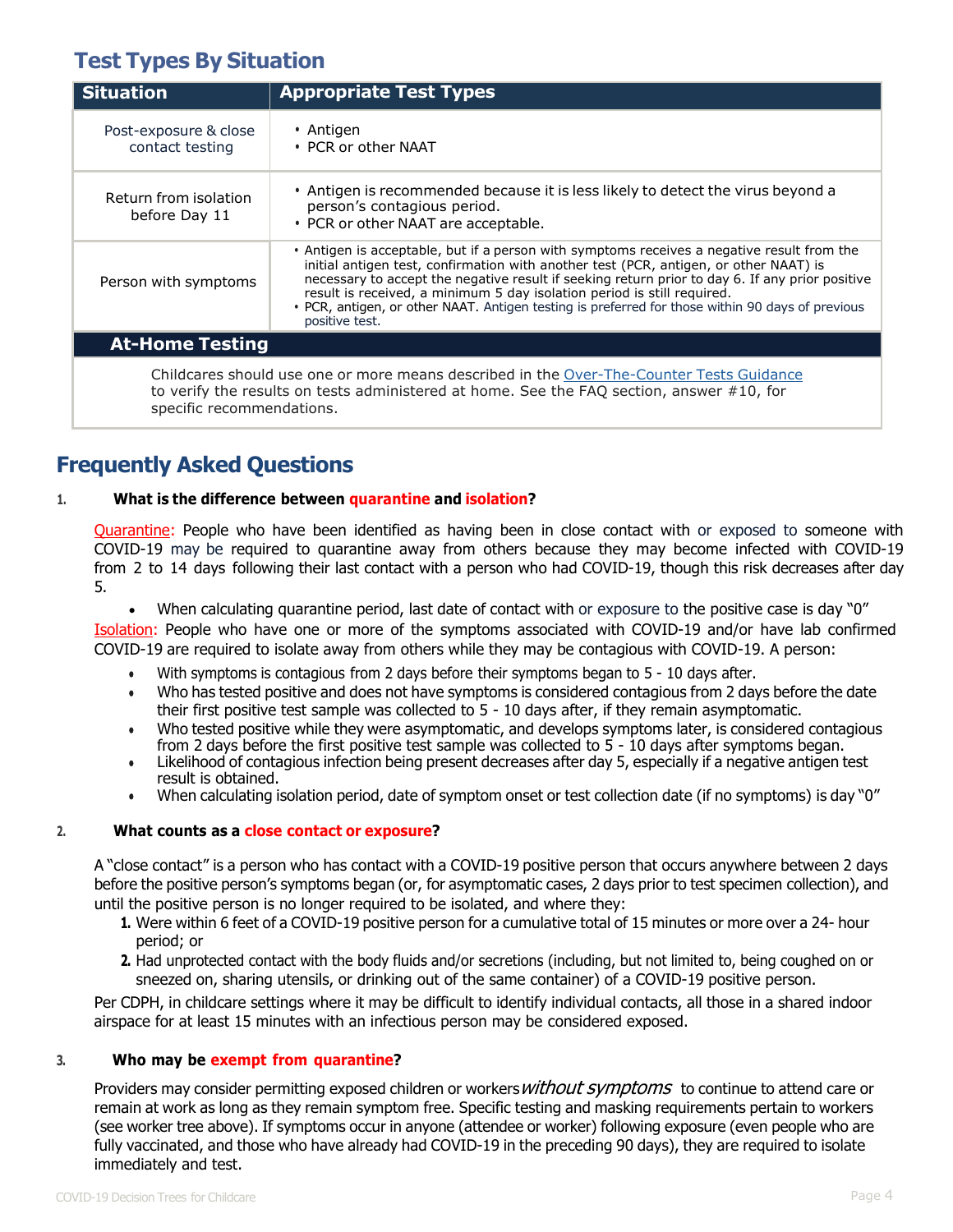## **Frequently Asked Questions continued . . .**

#### **4. How long do I have to quarantine if a member of my household is COVID positive?**

Providers may still consider permitting exposed, asymptomatic workers or attendees to remain at work or care even if the exposure is from a member of the same household, though these cases are generally considered to have higher risk of transmission and exposed persons should be extra vigilant in taking recommended precautions.

If not permitted to remain at at work or care, and there is ongoing exposure to a positive case, such as a household contact, and the case and contact continue to share a home, the close contact's quarantine will begin once the positive case's isolation period has ended. Typically, this is a period of  $10$ -20 days (5-10 day isolation period  $+5$ -10 day quarantine, with the last day of isolation being the contact's last day of exposure). If the positive case meets all criteria to end isolation on day 6, day 5 can be used as the contact's last day of exposure. If the contact qualifies for a 5 day quarantine period, the period may be as [short](https://www.sandiegocounty.gov/content/dam/sdc/hhsa/programs/phs/Epidemiology/COVID%20Home%20Isolation%20Instructions%20for%20COVID-19.pdf) as a 10-day period (5 day isolation period + 5 day quarantine period). If [the COVID-19 positive person is not able to isolate in a separate residence, the county's home](https://www.sandiegocounty.gov/content/dam/sdc/hhsa/programs/phs/Epidemiology/COVID%20Home%20Isolation%20Instructions%20for%20COVID-19.pdf) isolation instructions [\(translations\) de](https://www.sandiegocounty.gov/content/sdc/hhsa/programs/phs/community_epidemiology/dc/2019-nCoV/health-order.html)scribe the specific requirements for isolation [in a home occupied by others. If the person is able to](https://www.sandiegocounty.gov/content/dam/sdc/hhsa/programs/phs/Epidemiology/COVID%20Home%20Isolation%20Instructions%20for%20COVID-19.pdf) comply with these instructions, quarantine of close contacts can begin when the COVID-19 positive person begins isolation. If a close contact with ongoing exposure starts exhibiting symptoms but does not test positive for COVID-19 or does not test, they must finish out the remainder of their quarantine period (either 5 or 10-days from the **last** date of exposure). If the close contacts test positive for COVID-19, then the isolation and symptom guidance should be followed.

#### **5. Does the K-12 guidance apply to childcare settings serving preschool age children on school campuses?**

No, CDPH has published guidance for each sector, K-12 in conjunction with Department of Education and Early Childhood Education in conjunction with Community Care Licensing. As K-12 and ECE serve different populations and have different methods of instruction, different precautions are needed in the ECE setting. The Childcare Decision Tree is based on the CDPH Child Care Providers and Programs guidance, Cal/OSHA Emergency Temporary Standards, the local public health orders, pertinent executive orders, and answers received directly from the CDPH. CDPH has allowed for childcare facilities serving school age children (typically TK and up) and located on K-12 campuses, to follow K-12 guidance. It is anticipated more changes will follow over time. Preschools on K-12 campuses must continue to follow this childcare guidance.

#### **6. Is contact tracing required for attendees and staff in outdoor childcare settings?**

Based on guidance from the CDPH, not all encounters in outdoor settings need to be identified by schools for individual contact tracing. Focus on encounters that are indoors, in enclosed outdoor spaces (e.g. 3+ sided tents), and with the people the individual normally associates with, including prolonged time spent in close proximity outside.

### **7. How should childcare manage eating, drinking, and nap time for attendees who return from isolation or quarantine before Day 11?**

Children who return from isolation or quarantine before Day 11 should wear a mask that fits snugly over their nose and mouth around others, especially in indoor settings, on Days 6 – 10 from the onset of their symptoms or last date of exposure. Childcares should make arrangements for attendees to eat and drink outside with physical distancing. Physical distancing should be implemented during nap time since masks are not worn during this time.

#### **8. When does it make sense to confirm an antigen test with another test?**

When the person's symptoms don't match the antigen test results.

• A symptomatic person with a negative antigen test should isolate until confirmatory results are available.

#### 9. What type of test can be used to confirm an initial negative antigen test for a symptomatic individual?

A follow up molecular (PCR or other NAAT) or antigen test is acceptable to confirm the negative results. An antibody test is not acceptable. The follow up confirmatory test must be collected at least 12 hours after the initial negative antigen test, and must also show a negative result.